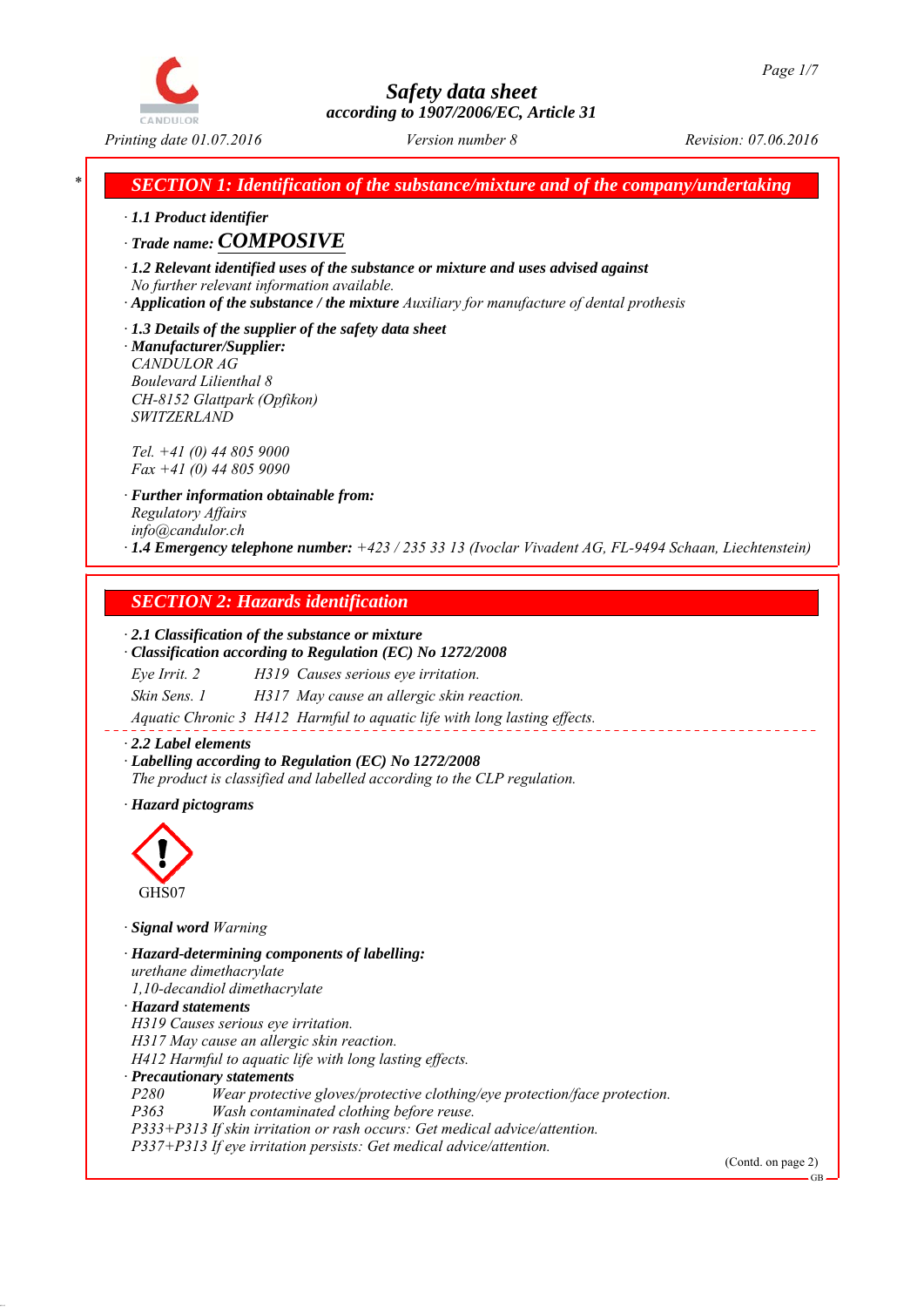*Printing date 01.07.2016 Revision: 07.06.2016 Version number 8*

# *Trade name: COMPOSIVE*

(Contd. of page 1)

#### *∙ 2.3 Other hazards*

- *∙ Results of PBT and vPvB assessment*
- *∙ PBT: Not applicable.*
- *∙ vPvB: Not applicable.*

#### *SECTION 3: Composition/information on ingredients*

*∙ 3.2 Chemical characterisation: Mixtures*

*∙ Description: Mixture of substances listed below with nonhazardous additions.*

| $\cdot$ Dangerous components:                                                            |                                                                                         |              |
|------------------------------------------------------------------------------------------|-----------------------------------------------------------------------------------------|--------------|
| CAS: 72869-86-4                                                                          | urethane dimethacrylate                                                                 | 50-100%      |
|                                                                                          | EINECS: 276-957-5 Eye Irrit. 2, H319; Skin Sens. 1, H317; Aquatic Chronic 3, H412       |              |
| $CAS: 6701-13-9$                                                                         | 1,10-decandiol dimethacrylate                                                           | $10 - 25\%$  |
|                                                                                          | EINECS: 229-745-1 Eye Irrit. 2, H319; Skin Sens. 1, H317                                |              |
| $CAS: 128-37-0$                                                                          | $2, 6$ -di-tert-butyl-p-cresol                                                          | $0.3 - 5/26$ |
|                                                                                          | EINECS: 204-881-4 Aquatic Chronic 2, H411; Acute Tox. 4, H302; Skin Irrit. 2, H315; Eye |              |
|                                                                                          | <i>Irrit. 2. H319</i>                                                                   |              |
| Additional information: For the wording of the listed hazard phrases refer to section 16 |                                                                                         |              |

*∙ Additional information: For the wording of the listed hazard phrases refer to section 16.*

#### *\* SECTION 4: First aid measures*

*∙ 4.1 Description of first aid measures*

*∙ After inhalation:*

*Supply fresh air and to be sure call for a doctor.*

*In case of unconsciousness place patient stably in side position for transportation.*

*∙ After skin contact: Rinse with water.*

- *∙ After eye contact: Rinse opened eye for several minutes under running water. Then consult a doctor.*
- *∙ After swallowing: If symptoms persist consult doctor.*
- *∙ 4.2 Most important symptoms and effects, both acute and delayed No further relevant information available.*
- *∙ 4.3 Indication of any immediate medical attention and special treatment needed*

*No further relevant information available.*

#### *SECTION 5: Firefighting measures*

- *∙ 5.1 Extinguishing media*
- *∙ Suitable extinguishing agents:*

*CO2, powder or water spray. Fight larger fires with water spray or alcohol resistant foam.*

- *∙ 5.2 Special hazards arising from the substance or mixture No further relevant information available.*
- *∙ 5.3 Advice for firefighters*
- *∙ Protective equipment: No special measures required.*

# *SECTION 6: Accidental release measures*

- *∙ 6.1 Personal precautions, protective equipment and emergency procedures Not required.*
- *∙ 6.2 Environmental precautions: Do not allow to enter sewers/ surface or ground water.*
- *∙ 6.3 Methods and material for containment and cleaning up: Pick up mechanically.*
- *∙ 6.4 Reference to other sections*

*See Section 7 for information on safe handling.*

*See Section 8 for information on personal protection equipment.*

(Contd. on page 3)

GB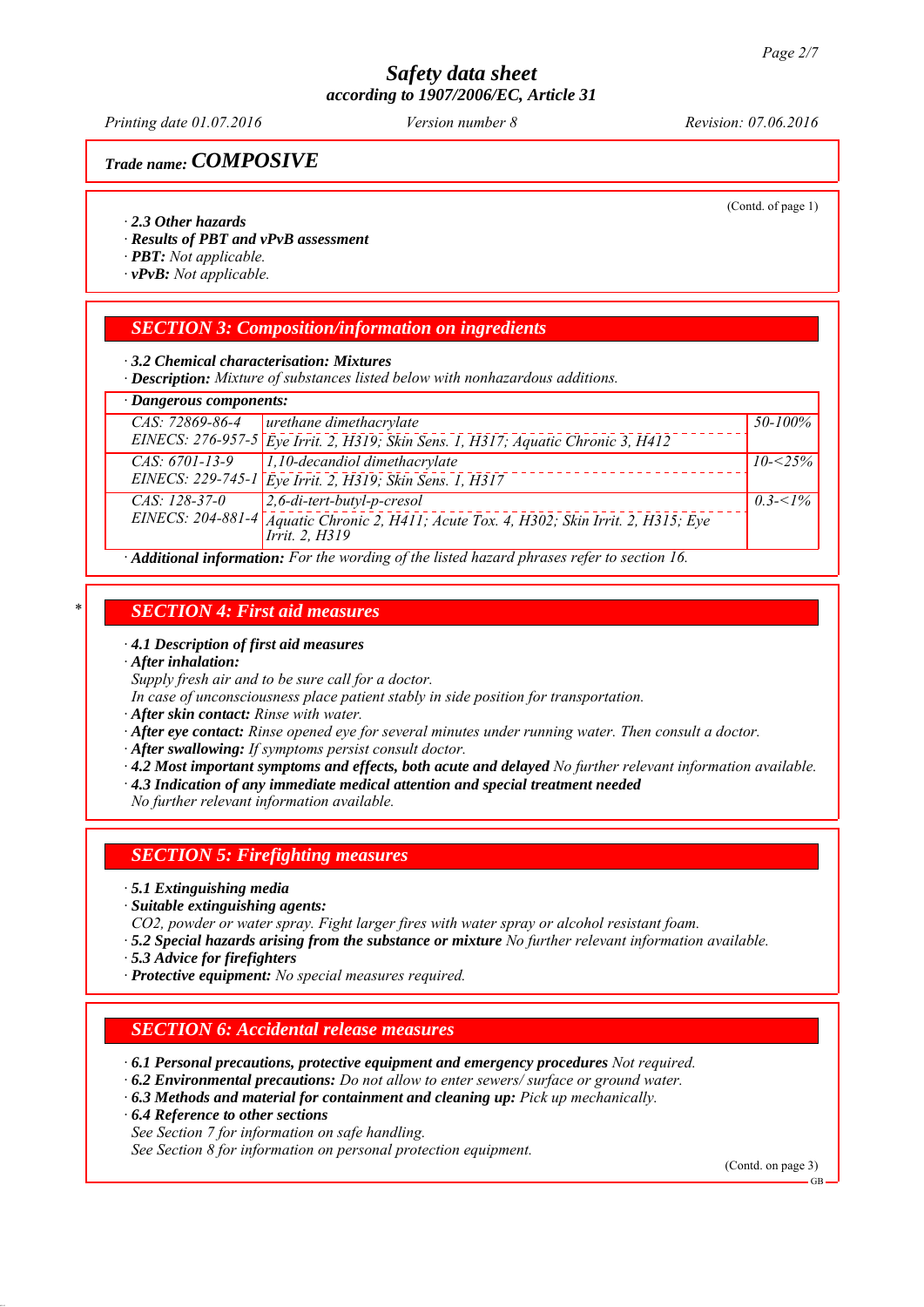*Printing date 01.07.2016 Revision: 07.06.2016 Version number 8*

(Contd. of page 2)

# *Trade name: COMPOSIVE*

*See Section 13 for disposal information.*

# *SECTION 7: Handling and storage*

*∙ 7.1 Precautions for safe handling*

*For use in dentistry only.*

*Only adequately trained personnel should handle this product.*

*∙ Information about fire - and explosion protection: No special measures required.*

*∙ 7.2 Conditions for safe storage, including any incompatibilities*

*∙ Storage:*

*∙ Requirements to be met by storerooms and receptacles: Store only in the original receptacle.*

- *∙ Information about storage in one common storage facility: Not required.*
- *∙ Further information about storage conditions:*

*Protect from exposure to the light.*

*Protect from heat and direct sunlight.*

*Keep container tightly sealed.*

*∙ 7.3 Specific end use(s) No further relevant information available.*

# *SECTION 8: Exposure controls/personal protection*

*∙ Additional information about design of technical facilities: No further data; see item 7.*

- *∙ 8.1 Control parameters*
- *∙ Ingredients with limit values that require monitoring at the workplace:*

*The product does not contain any relevant quantities of materials with critical values that have to be monitored at the workplace.*

*∙ Additional information: The lists valid during the making were used as basis.*

- *∙ 8.2 Exposure controls*
- *∙ Personal protective equipment:*
- *∙ General protective and hygienic measures: Usual hygienic measures for dental practice and dental laboratories. Wash hands before breaks and at the end of work. Keep away from foodstuffs, beverages and feed. Avoid contact with the eyes and skin. ∙ Respiratory protection: Not required.*
- *∙ Protection of hands:*
- 

*Protective gloves*

*After use of gloves apply skin-cleaning agents and skin cosmetics.*

*∙ Material of gloves*

*The selection of the suitable gloves does not only depend on the material, but also on further marks of quality and varies from manufacturer to manufacturer. As the product is a preparation of several substances, the resistance of the glove material can not be calculated in advance and has therefore to be checked prior to the application.*

*∙ Penetration time of glove material*

*The exact break through time has to be found out by the manufacturer of the protective gloves and has to be observed.*

(Contd. on page 4)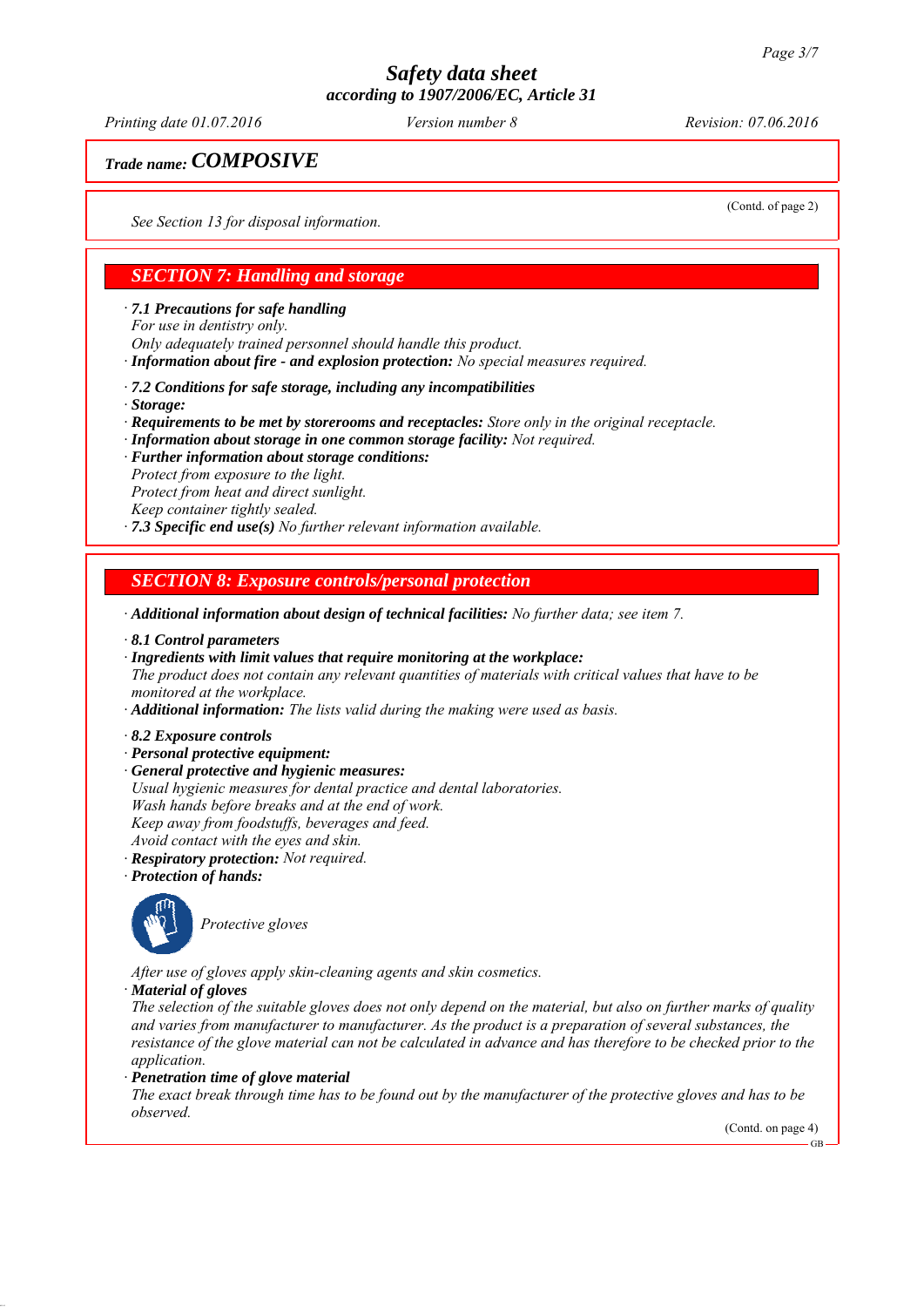*Printing date 01.07.2016 Revision: 07.06.2016 Version number 8*

*Trade name: COMPOSIVE*

*∙ Eye protection: Safety glasses*

| <b>SECTION 9: Physical and chemical properties</b>          |                                               |  |  |  |
|-------------------------------------------------------------|-----------------------------------------------|--|--|--|
| · 9.1 Information on basic physical and chemical properties |                                               |  |  |  |
| <b>General Information</b>                                  |                                               |  |  |  |
| $\cdot$ Appearance:                                         |                                               |  |  |  |
| Form:                                                       | Pasty                                         |  |  |  |
| Colour:                                                     | According to product specification            |  |  |  |
| $\cdot$ Odour:                                              | Characteristic                                |  |  |  |
| · Odour threshold:                                          | Not determined.                               |  |  |  |
| $\cdot$ pH-value:                                           | Not determined.                               |  |  |  |
| · Change in condition                                       |                                               |  |  |  |
| <b>Melting point/Melting range:</b>                         | Undetermined.                                 |  |  |  |
| <b>Boiling point/Boiling range:</b>                         | Undetermined.                                 |  |  |  |
| · Flash point:                                              | Not applicable.                               |  |  |  |
| · Flammability (solid, gaseous):                            | Not applicable.                               |  |  |  |
| $\cdot$ Self-igniting:                                      | Product is not selfigniting.                  |  |  |  |
| · Danger of explosion:                                      | Product does not present an explosion hazard. |  |  |  |
| · Explosion limits:                                         |                                               |  |  |  |
| Lower:                                                      | Not determined.                               |  |  |  |
| <b>Upper:</b>                                               | Not determined.                               |  |  |  |
| · Vapour pressure:                                          | Not determined.                               |  |  |  |
| $\cdot$ Density:                                            | Not determined.                               |  |  |  |
| $\cdot$ Relative density                                    | Not determined.                               |  |  |  |
| · Vapour density                                            | Not determined.                               |  |  |  |
| $\cdot$ Evaporation rate                                    | Not determined.                               |  |  |  |
| $\cdot$ Solubility in / Miscibility with                    |                                               |  |  |  |
| water:                                                      | Nearly insoluble.                             |  |  |  |
| · Partition coefficient (n-octanol/water): Not determined.  |                                               |  |  |  |
| · Viscosity:                                                |                                               |  |  |  |
| Dynamic:                                                    | Not determined.                               |  |  |  |
| Kinematic:                                                  | Not determined.                               |  |  |  |
| $\cdot$ 9.2 Other information                               | No further relevant information available.    |  |  |  |

# *SECTION 10: Stability and reactivity*

*∙ 10.1 Reactivity No further relevant information available.*

*∙ 10.2 Chemical stability*

*Stable under normal handling and storage conditions.*

- *Photoreactive (Danger of polymerization).*
- *∙ Thermal decomposition / conditions to be avoided: No decomposition if used according to specifications.*
- *∙ 10.3 Possibility of hazardous reactions No dangerous reactions known.*

*∙ 10.4 Conditions to avoid*

*Protect from exposure to the light.*

*Keep away from heat and direct sunlight.*

*∙ 10.5 Incompatible materials: No further relevant information available.*

(Contd. on page 5)

(Contd. of page 3)

 $GB$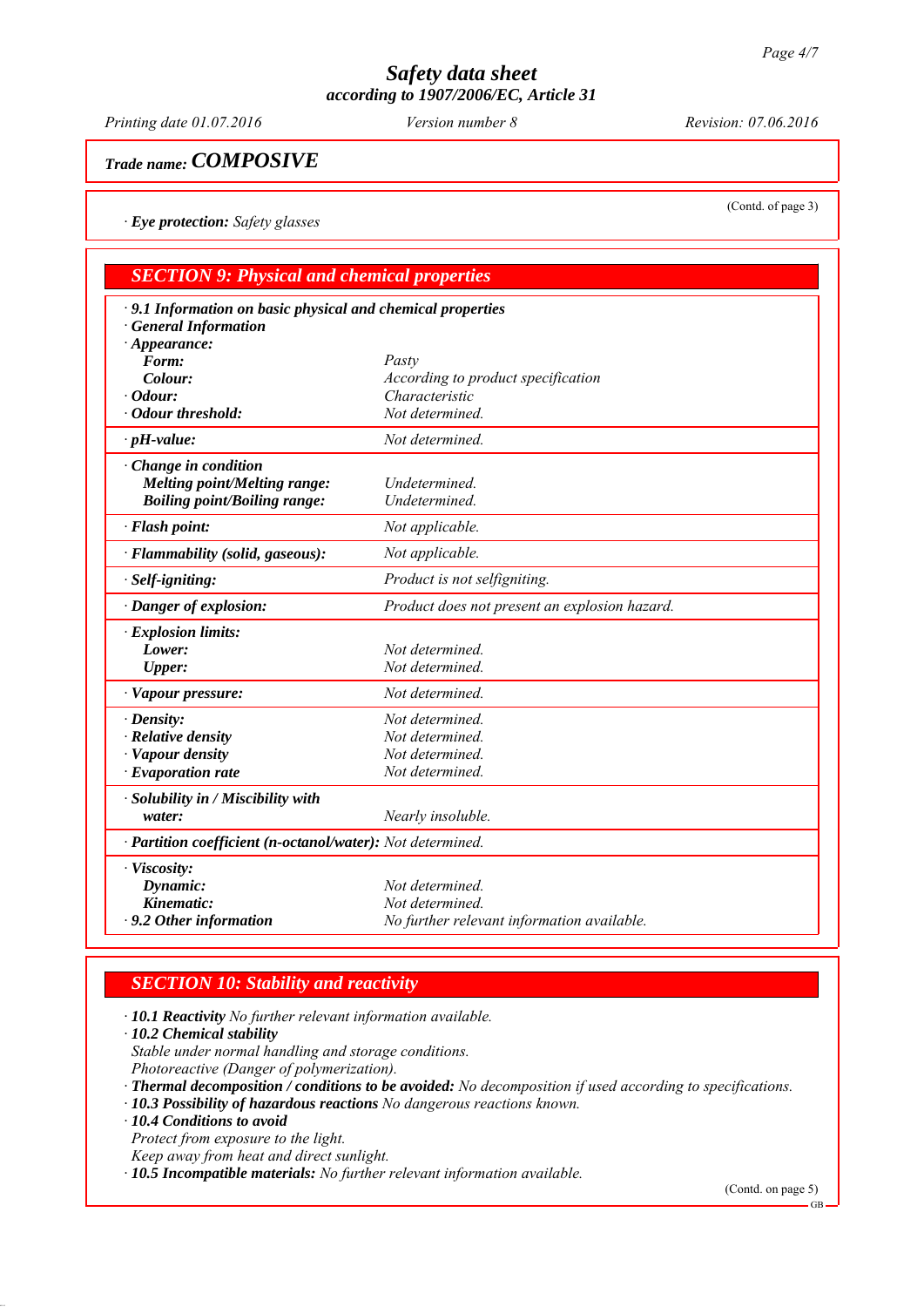*Printing date 01.07.2016 Revision: 07.06.2016 Version number 8*

(Contd. of page 4)

# *Trade name: COMPOSIVE*

*∙ 10.6 Hazardous decomposition products: None under normal conditions of storage and use.*

# *SECTION 11: Toxicological information*

*∙ 11.1 Information on toxicological effects*

- *∙ Acute toxicity Based on available data, the classification criteria are not met.*
- *∙ Skin corrosion/irritation Based on available data, the classification criteria are not met.*

*∙ Serious eye damage/irritation*

*Causes serious eye irritation.*

- *∙ Respiratory or skin sensitisation*
- *May cause an allergic skin reaction.*
- *∙ Additional toxicological information: No further relevant information available.*
- *∙ Germ cell mutagenicity Based on available data, the classification criteria are not met.*
- *∙ Carcinogenicity Based on available data, the classification criteria are not met.*
- *∙ Reproductive toxicity Based on available data, the classification criteria are not met.*
- *∙ STOT-single exposure Based on available data, the classification criteria are not met.*
- *∙ STOT-repeated exposure Based on available data, the classification criteria are not met.*
- *∙ Aspiration hazard Based on available data, the classification criteria are not met.*

#### *SECTION 12: Ecological information*

- *∙ 12.1 Toxicity*
- *∙ Aquatic toxicity: No further relevant information available.*
- *∙ 12.2 Persistence and degradability No further relevant information available.*
- *∙ 12.3 Bioaccumulative potential No further relevant information available.*
- *∙ 12.4 Mobility in soil No further relevant information available.*
- *∙ Ecotoxical effects:*
- *∙ Remark: Harmful to fish*
- *∙ Additional ecological information:*

#### *∙ General notes:*

*Water hazard class 2 (German Regulation) (Self-assessment): hazardous for water Do not allow product to reach ground water, water course or sewage system. Harmful to aquatic organisms*

- *∙ 12.5 Results of PBT and vPvB assessment*
- *∙ PBT: Not applicable.*
- *∙ vPvB: Not applicable.*
- *∙ 12.6 Other adverse effects No further relevant information available.*

#### *SECTION 13: Disposal considerations*

*∙ 13.1 Waste treatment methods*

*∙ Recommendation*

*Take to an approved landfill or a waste incineration plant, under conditions approved by the local authority.*

- *∙ Uncleaned packaging:*
- *∙ Recommendation: Disposal must be made according to official regulations.*

#### *SECTION 14: Transport information*

*∙ 14.1 UN-Number*

*∙ ADR,RID,ADN, ADN, IMDG, IATA Void*

(Contd. on page 6)

GB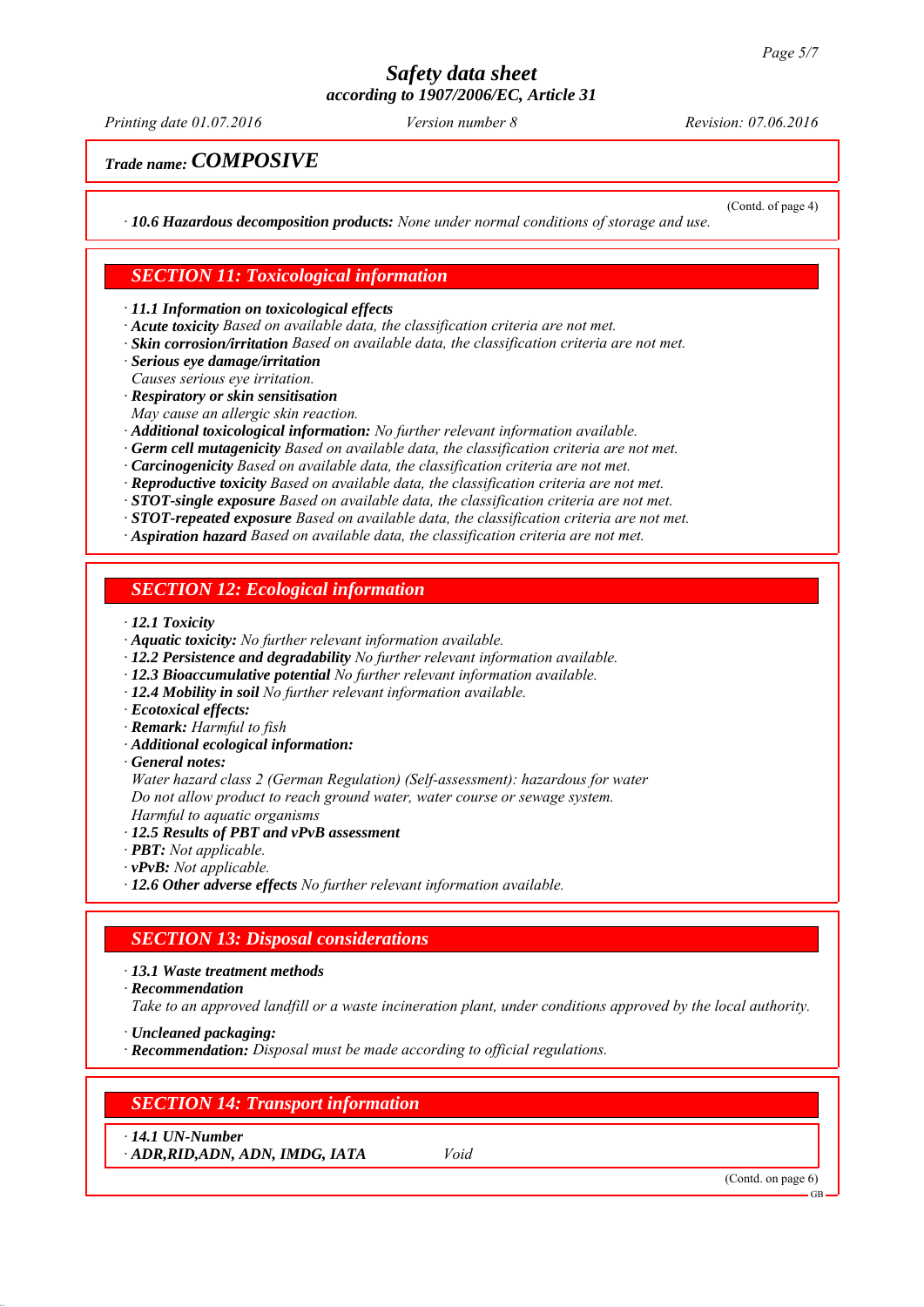*Printing date 01.07.2016 Revision: 07.06.2016 Version number 8*

*Trade name: COMPOSIVE*

|                                                                                           | (Contd. of page $5$ )                                                             |
|-------------------------------------------------------------------------------------------|-----------------------------------------------------------------------------------|
| $\cdot$ 14.2 UN proper shipping name<br>ADR, RID, ADN, ADN, IMDG, IATA                    | Void                                                                              |
| $\cdot$ 14.3 Transport hazard class(es)                                                   |                                                                                   |
| · ADR,RID,ADN, ADN, IMDG, IATA<br>· Class                                                 | Void                                                                              |
| $\cdot$ 14.4 Packing group<br>· ADR,RID,ADN, IMDG, IATA                                   | Void                                                                              |
| $\cdot$ 14.5 Environmental hazards:<br>$\cdot$ Marine pollutant:                          | No                                                                                |
| $\cdot$ 14.6 Special precautions for user                                                 | Not applicable.                                                                   |
| $\cdot$ 14.7 Transport in bulk according to Annex II of<br><b>Marpol and the IBC Code</b> | Not applicable.                                                                   |
| · Transport/Additional information:                                                       | Product is not classified as a dangerous good for transport<br>(ADR, IMDG, IATA). |
| $\cdot$ UN "Model Regulation":                                                            | Void                                                                              |

*SECTION 15: Regulatory information*

*∙ 15.1 Safety, health and environmental regulations/legislation specific for the substance or mixture*

*∙ National regulations:*

*∙ Other regulations, limitations and prohibitive regulations*

*The product is a medical device according to the Directive 93/42/EEC.*

*∙ 15.2 Chemical safety assessment: A Chemical Safety Assessment has not been carried out.*

# *SECTION 16: Other information*

*This information is based on our present knowledge. However, this shall not constitute a guarantee for any specific product features and shall not establish a legally valid contractual relationship.*

#### *∙ Relevant phrases*

*H302 Harmful if swallowed.*

*H315 Causes skin irritation.*

*H317 May cause an allergic skin reaction.*

*H319 Causes serious eye irritation.*

*H411 Toxic to aquatic life with long lasting effects.*

*H412 Harmful to aquatic life with long lasting effects.*

*∙ Abbreviations and acronyms:*

*ADR: Accord européen sur le transport des marchandises dangereuses par Route (European Agreement concerning the International Carriage of Dangerous Goods by Road)*

*IMDG: International Maritime Code for Dangerous Goods*

*IATA: International Air Transport Association*

*GHS: Globally Harmonised System of Classification and Labelling of Chemicals EINECS: European Inventory of Existing Commercial Chemical Substances*

*ELINCS: European List of Notified Chemical Substances*

*CAS: Chemical Abstracts Service (division of the American Chemical Society)*

*PBT: Persistent, Bioaccumulative and Toxic*

*vPvB: very Persistent and very Bioaccumulative*

*Acute Tox. 4: Acute toxicity, Hazard Category 4*

*Skin Irrit. 2: Skin corrosion/irritation, Hazard Category 2*

*Eye Irrit. 2: Serious eye damage/eye irritation, Hazard Category 2*

*Skin Sens. 1: Sensitisation - Skin, Hazard Category 1 Aquatic Chronic 2: Hazardous to the aquatic environment - Chronic Hazard, Category 2*

(Contd. on page 7)

GB